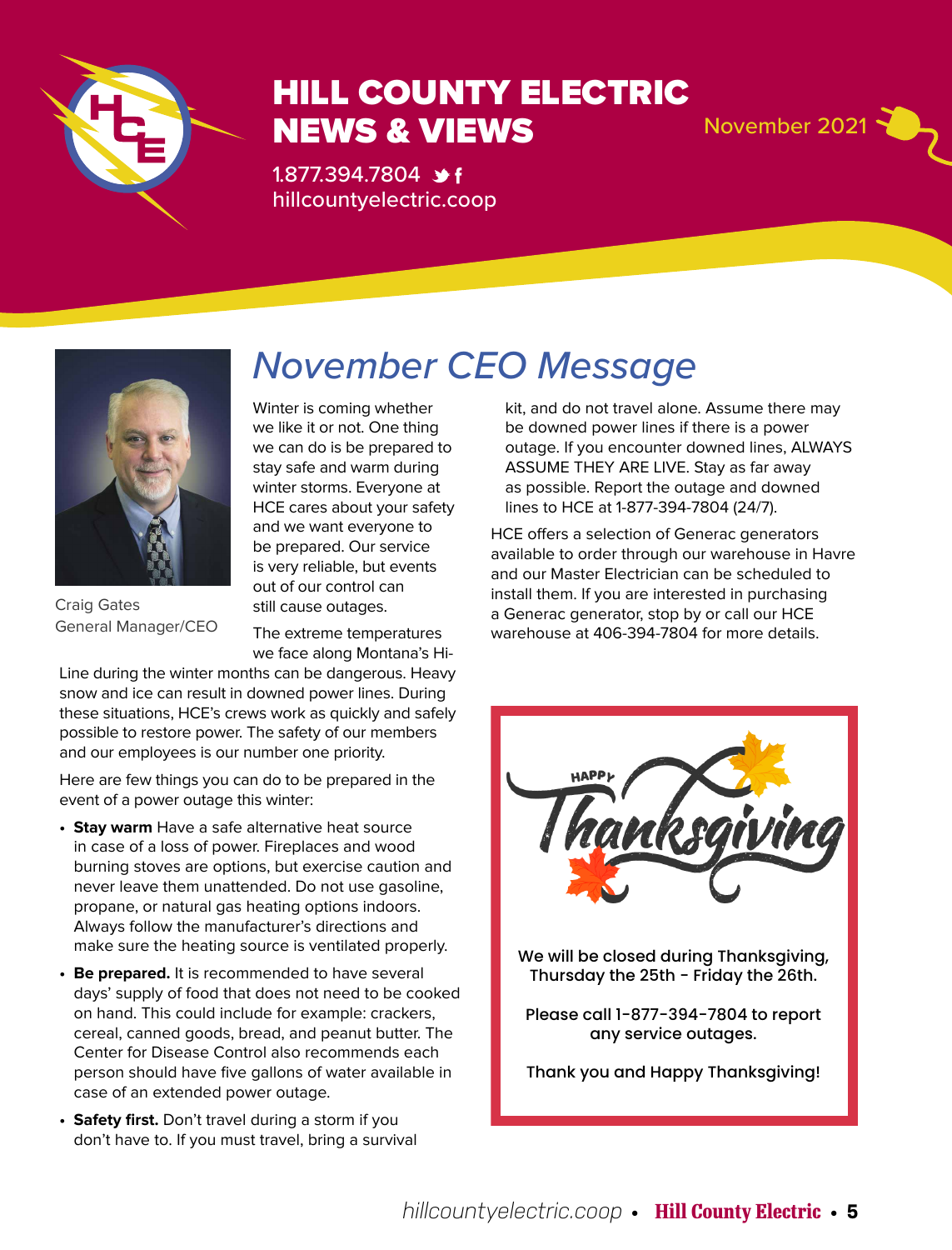### **Space Heater Safety Tips**

Space heaters are a great way to warm specific rooms in your home without having to crank up the thermostat, but using space heaters doesn't come<br>without risk! Use the tips below to keep your home safe.



# *HCE Happenings*

Last month, Hill County Electric (HCE) had approximately 233 account hours affected by outages. Of these hours:

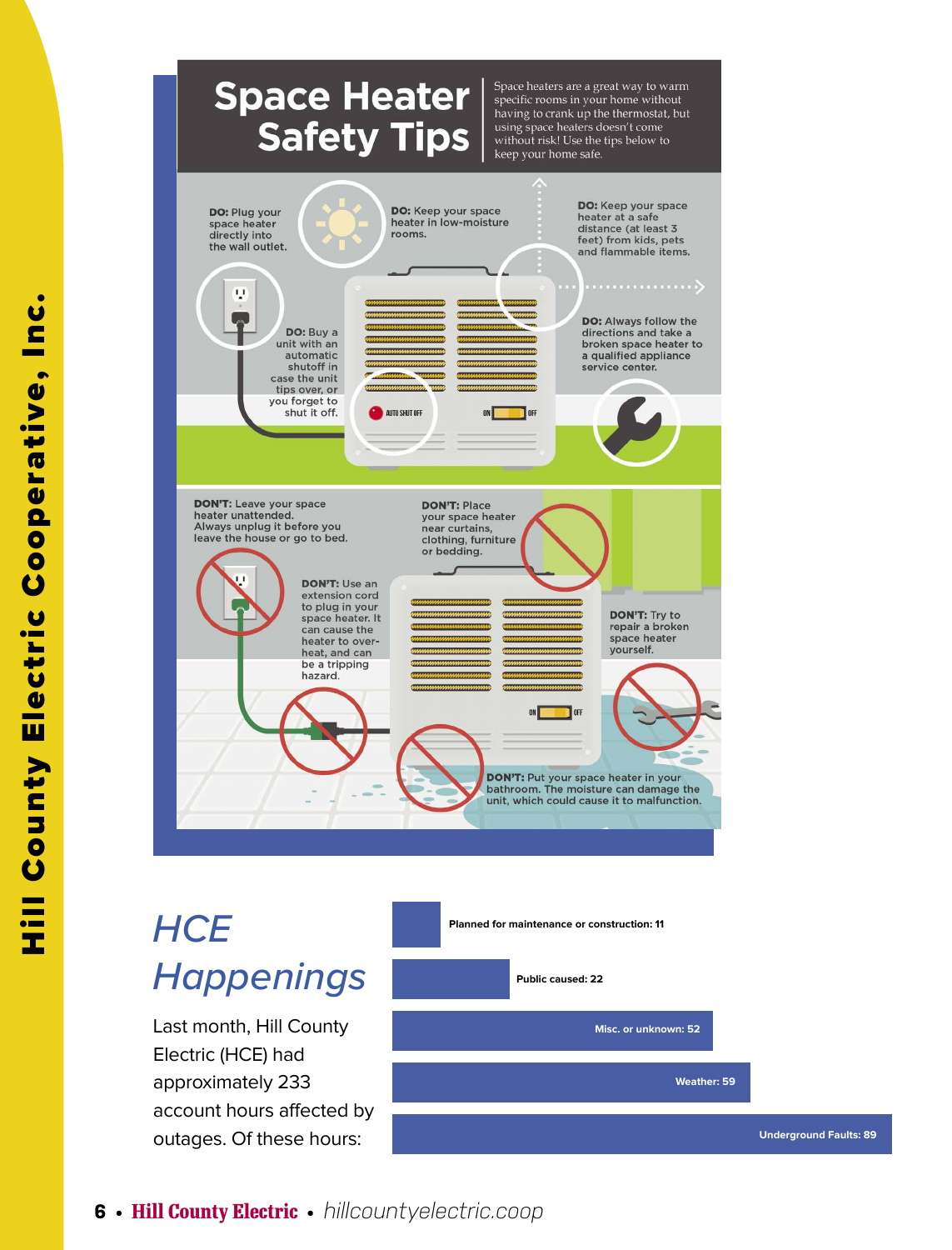# **LINEWORKER GEAR WORD SEARCH**

Did you know lineworkers wear special protective gear to keep them safe while working on power lines and other electrical equipment?

Read the descriptions to learn about a lineworker's gear and find the bolded words in the puzzle below.

- **• Safety goggles** keep debris away from lineworkers' eyes while on the job.
- **• Hard hats** protect lineworkers from head injuries and falling debris.
- **• Work boots** provide extra protection while lineworkers work with heavy materials that could fall near their feet.
- **• Flame-resistant** clothing keeps lineworkers safe from electrical hazards.
- **• Insulated gloves** protect lineworkers from electrical shock while working on power lines.
- **• Equipment belts** hold several tools that lineworkers need to get the job done.